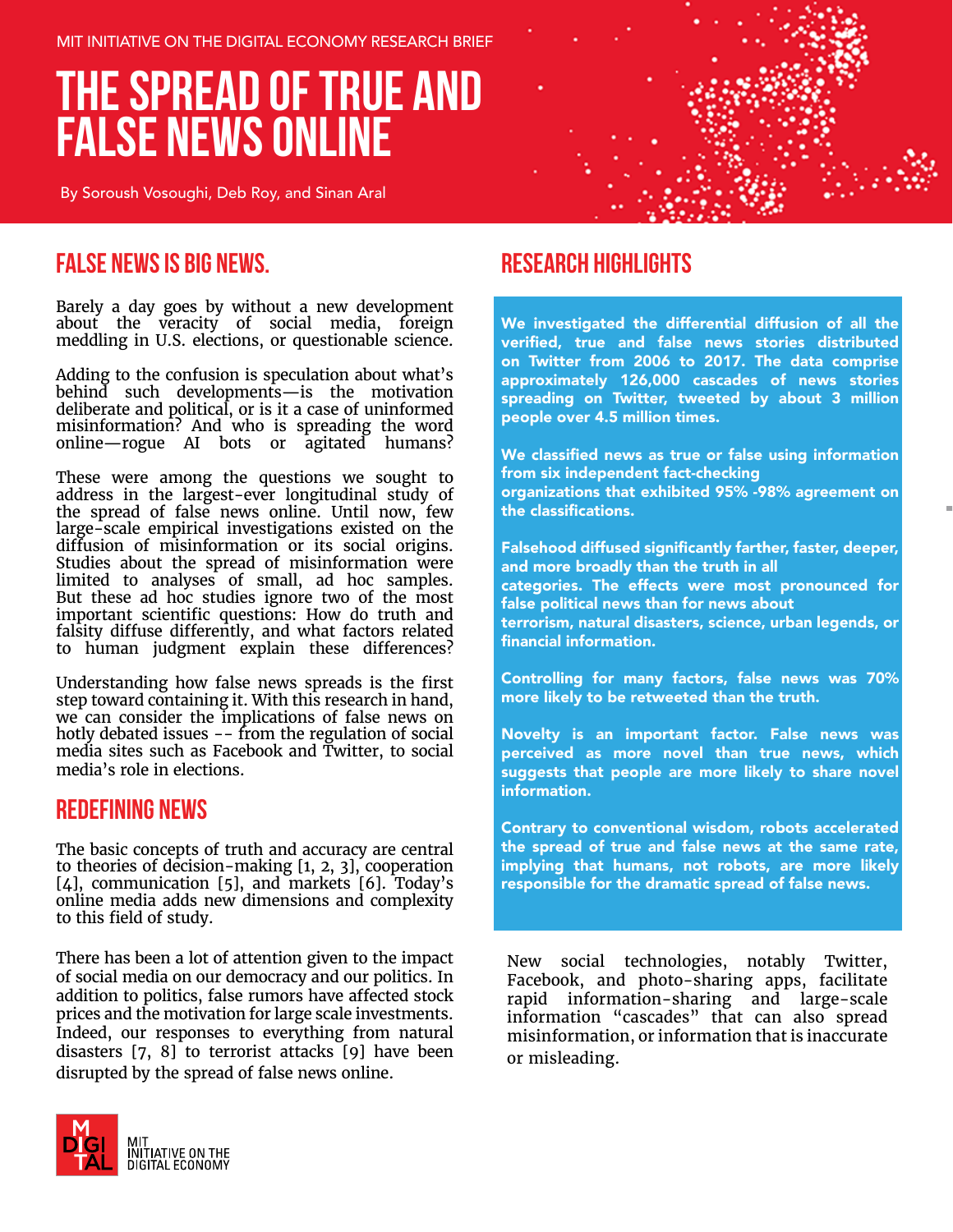# **THE SPREAD OF TRUE AND FALSE NEWS ONLINE**

By Soroush Vosoughi, Deb Roy, and Sinan Aral

But, while more of our access to information and news is guided by these new technologies [10] we know little about their exact contribution to the spread of falsity online. Anecdotal analyses of false news by the media [11] are getting lots of attention, but there are few large-scale empirical investigations of the diffusion of misinformation or its social origins.

Current research has analyzed the spread of single rumors, like the discovery of the Higgs boson [12], or the Haitian earthquake of 2010 [13]. Others have studied multiple rumors from a single disaster event, like the Boston Marathon bombing of 2013. Theoretical models of rumor diffusion [14], or methods for rumor detection [15], credibility evaluation [16, 17], or interventions to curtail the spread of rumors, can also be found.

Yet, almost no studies comprehensively evaluate differences in the spread of truth and falsity across topics nor do they examine why false news may spread differently than the truth. That was our goal.

To understand the spread of false news, our research examines the diffusion of true and false news on Twitter.

### **Fact-checking the Rumors**

A rumor cascade begins on Twitter when a user makes a statement about a topic in a tweet, which could include written text, photos, or links to articles online. Other users propagate the rumor by retweeting it. A rumor's diffusion process can be characterized as having one or more "cascades," which we define as "a rumorspreading pattern that exhibit an unbroken retweet chain with a common, singular origin."

For example, an individual could start a rumor cascade by tweeting a story or claim with an assertion in it, and another individual independently starts a second cascade of the same rumor that is completely independent of the first, except that it pertains to the same story or claim.





Our investigation looked at a highly comprehensive dataset of all of the fact-checked rumor cascades that spread on Twitter from its inception in 2006 until 2017. The data include approximately 126,000 rumor cascades spread by about 3 million people over 4.5 million times.

The next problem we addressed was how to fact-check the tweets. All rumor cascades were investigated by six independent fact-checking organizations: snopes.com, politifact.com, factcheck.org, truthorfiction.com, hoax-slayer. com, and urbanlegends.about.com. Then, we parsed the title, body, and verdict (true, false or mixed) of each rumor investigation reported on their websites, and automatically collected the cascades corresponding to those rumors on Twitter. The result was a sample of rumor cascades whose veracity had been agreed upon by these organizations 95% to 98% of the time.

We quantified the cascades into four categories:

1. Depth: The number of retweet hops from the origin tweet over time;

2. Size: The number of users involved in the cascade over time;

3. Maximum breadth: The full number of users involved in the cascade at any depth;

4. Structural virality: A measure that interpolates between content spread through a single, large broadcast and content spread through multiple generations, with any one individual directly responsible for only a fraction of the total spread. [19]

Our results were dramatic: Analysis found that it took the truth approximately six times as long as falsehood to reach 1,500 people and 20 times as long as falsehood to reach a cascade depth of ten.

As the truth never diffused beyond a depth of ten, we saw that falsehood reached a depth of 19 nearly ten times faster than the truth reached a depth of ten. Falsehood also diffused significantly more broadly and was retweeted by more unique users than the truth at every cascade depth.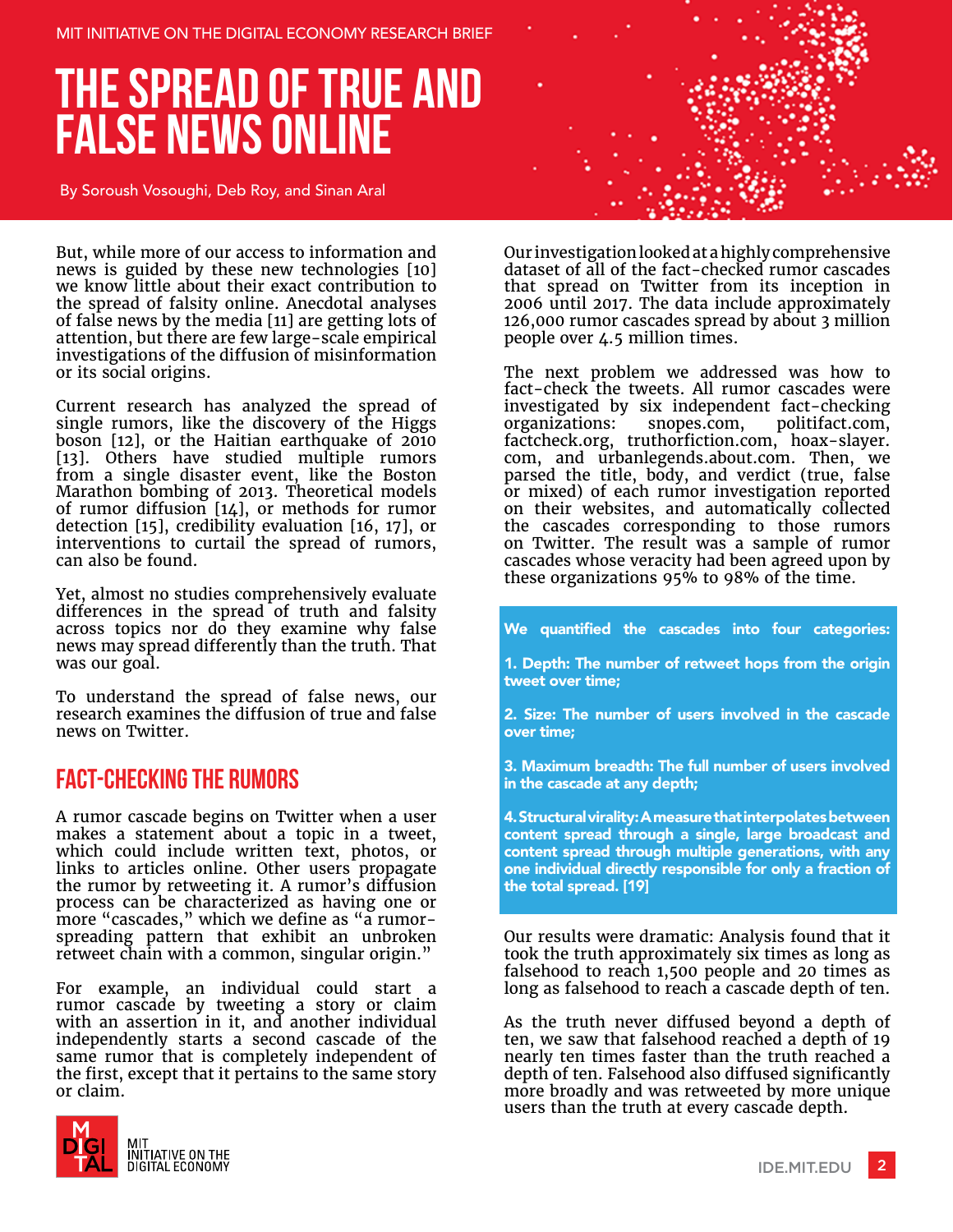MIT INITIATIVE ON THE DIGITAL ECONOMY RESEARCH BRIEF

# **THE SPREAD OF TRUE AND FALSE NEWS ONLINE**

By Soroush Vosoughi, Deb Roy, and Sinan Aral

### **The Virality and Novelty of False News**

In particular, we determined that false political news traveled deeper and more broadly, reached more people, and was more viral than any other category of false information. False political news also diffused deeper more quickly, and reached more than 20,000 people nearly three times faster than all other types of false news reached 10,000 people.

Furthermore, analysis of all news categories showed that news about politics, urban legends, and science spread to the most people, while news about politics and urban legends spread the fastest and were the most viral. When we estimated a model of the likelihood of retweeting we found that falsehoods were fully 70% more likely to be retweeted than the truth.

What could explain such surprising results? One explanation emerges from information theory and Bayesian decision theory: People thrive on novelty. As others have noted, novelty attracts human attention [20], contributes to productive decision making [21], and encourages information-sharing [22]. In essence, it can update our understanding of the world. When information is novel, it is not only surprising, but also more valuable- both from an information theory perspective (it provides the greatest aid to decision-making), and from a social perspective (it conveys social status that one is 'in the know,' or has access to unique 'inside' information).

To check the results, we tested whether falsity was more novel than the truth, and whether Twitter users were more likely to retweet information that was more novel. The tests confirmed our findings. Numerous diagnostic statistics and checks validated our results and confirmed their robustness. Moreover, in case there was concern that our conclusions about human judgment were biased by the presence of bots in our analysis, we employed a sophisticated bot-detection algorithm [23] to identify and remove all bots before running the analysis. When we added bot traffic back into the analysis, we found that none of our main conclusions changed—false news still spread



farther, faster, deeper, and more broadly than the truth in all categories of information.

Although the inclusion of bots accelerated the spread of both true and false news, it affected their spread roughly equally. This suggests that contrary to what many believe, false news spreads farther, faster, deeper, and more broadly than the truth because humans, not robots, are more likely to spread it.

#### **Significance and Ramifications**

There are enormous potential ramifications to these results. False news can drive the misallocation of resources during terror attacks and natural disasters, the misalignment of business investments, and can misinform elections. And while the amount of false news online is clearly increasing, our scientific understanding of how and why false news spreads is still largely based on ad hoc rather than large-scale, systematic analyses. Our analysis sheds new light on these trends and affirms that false news spreads more pervasively online than the truth. It also upends conventional wisdom about how false news spreads.

Though one might expect network structure and the characteristics of users to favor and promote false news, the opposite is true. What drives the spread of false news, despite network and individual factors that favor the truth, is the greater likelihood of people to retweet falsity.

Furthermore, while recent testimony before congressional committees on misinformation in the U.S. has focused on the role of bots in spreading false news [24], we conclude that human behavior contributes more to the differential spread of falsity and truth than automated robots do. This implies that misinformation containment policies should emphasize behavioral interventions, like labeling and incentives, rather than focusing exclusively on curtailing bots.

We hope our work inspires more large-scale research into the causes and consequences of the spread of false news as well as its potential cures.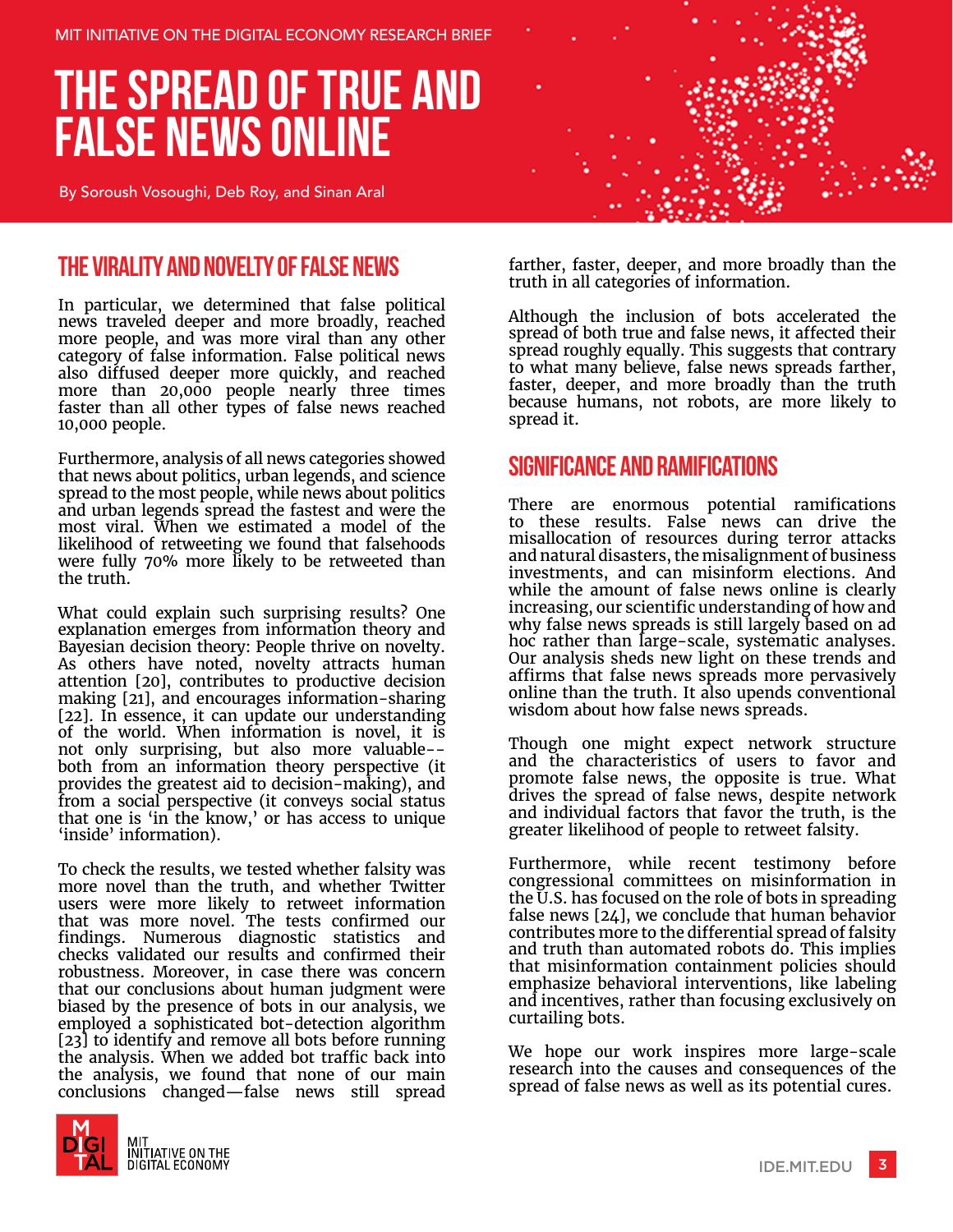# **THE SPREAD OF TRUE AND FALSE NEWS ONLINE**

By Soroush Vosoughi, Deb Roy, and Sinan Aral

### **References**

1. Savage, L.J. (1951) The theory of statistical decision. Journal of the American Statistical Association 46.253 (1951): 55-67.

2. Simon, H.A. (1960) The new science of management decision. Harper & Brothers, New York, NY, US. 3. Wedgwood, R. (2002) The aim of belief. Noûs, 36(s16): 267-297. http://onlinelibrary.wiley.com/ doi/10.1111/1468-0068.36.s16.10/full

4. Fehr, E., & Fischbacher, U. (2003) The nature of human altruism. Nature, 425(6960), 785-791. https://www.nature.com/articles/nature02043 5. Shannon, C.E. (1948) A mathematical theory of communication. The Bell System Technical Journal, 27: 379-423, 623-656. http://ieeexplore.ieee.org/ document/6773024/

6. Bikhchandani, S., Hirshleifer, D., & Welch, I. (1992) A theory of fads, fashion, custom, and cultural change as informational cascades. Journal of political Economy, 100(5): 992-1026. http://www.journals.uchicago.edu/ doi/abs/10.1086/261849

7. Mendoza, M., Poblete, B., & Castillo, C. (2010) Twitter Under Crisis: Can we trust what we RT?. In Proceedings of the first workshop on social media analytics (pp. 71- 79). ACM. https://dl.acm.org/citation.cfm?id=1964869 8. Gupta, A., Lamba, H., Kumaraguru, P., & Joshi, A. (2013) Faking Sandy: characterizing and identifying fake images on twitter during hurricane sandy. In Proceedings of the 22nd international conference on World Wide Web (pp. 729-736). ACM. https://dl.acm. org/citation.cfm?id=2488033

9. Starbird, K., Maddock, J., Orand, M., Achterman, P., & Mason, R. M. (2014) Rumors, false flags, and digital vigilantes: Misinformation on twitter after the 2013 Boston marathon bombing. iConference 2014 Proceedings (pp. 654-662) http://hdl.handle. net/2142/47257

10. Gottfried, J., & Shearer, E. (2016) News use across social media platforms. Pew Research Center, 26. http:// www.journalism.org/2016/05/26/news-use-acrosssocial-media-platforms- 2016/

11. Silverman, C. (2016) This Analysis Shows How Viral Fake Election News Stories Outperformed Real News on Facebook. Buzzfeed News

https://www.buzzfeed.com/craigsilverman/viral-fakeelection-news-outperformed-real-news-onfacebook/ 12. De Domenico, M., Lima, A., Mougel, P., & Musolesi, M. (2013). The anatomy of a scientific rumor. Scientific reports, 3, 2980. https://www.nature.com/articles/ srep02980

13. Oh, O., Kwon, K. H., & Rao, H. R. (2010). An Exploration of Social Media in Extreme Events: Rumor



Theory and Twitter during the Haiti Earthquake 2010. In Proceedings of the International Conference on Information Systems, St. Louis, MO: 231. https://asu.pure.elsevier.com/en/publications/anexploration-of-social-media-in-extreme-eventsrumortheory-and

14. Tambuscio, M., Ruffo, G., Flammini, A., & Menczer, F. (2015) Fact-checking effect on viral hoaxes: A model of misinformation spread in social networks. In Proceedings of the 24th International Conference on World Wide Web (pp. 977-982). ACM.

https://dl.acm.org/citation.cfm?id=2742572 15. Zhao, Z., Resnick, P., & Mei, Q. (2015) Enquiring minds: Early detection of rumors in social media from enquiry posts. In Proceedings of the 24th International Conference on World Wide Web (pp. 1395-1405). ACM https://dl.acm.org/citation.cfm?id=2741637 16. Gupta, M., Zhao, P., & Han, J. (2012) Evaluating event

credibility on twitter. In Proceedings of the 2012 Society for Industrial and Applied Mathematics International Conference on Data Mining (pp. 153-164). http://epubs. siam.org/doi/abs/10.1137/1.9781611972825.14 17. Ciampaglia, G. L., Shiralkar, P., Rocha, L. M., Bollen, J., Menczer, F., & Flammini, A. (2015) Computational fact checking from knowledge networks. PloS one,

10(6), e0128193. http://journals.plos.org/plosone/ article?id=10.1371/journal.pone.0128193 18. Friggeri, A., Adamic, L. A., Eckles, D., & Cheng,

J. (2014) Rumor Cascades. In Proceedings of the International Conference on Weblogs and Social Media. https://www.aaai.org/ocs/index.php/ICWSM/ICWSM14/ paper/viewFile/8122/8110

19. Goel, S., Anderson, A., Hofman, J., & Watts, D. J. (2015) The structural virality of online diffusion. Management Science, 62(1), 180-196 https://pubsonline. informs.org/doi/abs/10.1287/mnsc.2015.2158 20. Itti, L., & Baldi, P. (2009) Bayesian surprise attracts human attention. Vision research, 49(10): 1295-1306. http://www.sciencedirect.com/science/article/pii/ S0042698908004380

21. Aral, S., & Van Alstyne, M. (2011) The Diversity-Bandwidth Trade-off. American Journal of Sociology, 117(1): 90-171. http://www.journals.uchicago.edu/doi/ abs/10.1086/661238

22. Berger, J., & Milkman, K. L. (2012) What makes online content viral? Journal of marketing research, 49(2), 192-205. http://journals.ama.org/doi/abs/10.1509/ jmr.10.0353

23. Davis, C. A., Varol, O., Ferrara, E., Flammini, A., & Menczer, F. (2016) BotOrNot: A system to evaluate social bots. In Proceedings of the 25th International Conference on the World Wide Web (pp. 273-274). https://dl.acm.org/citation.cfm?id=2889302 24. For example, https://www.intelligence.senate.gov/ sites/default/files/documents/os-cwatts-033017.pdf